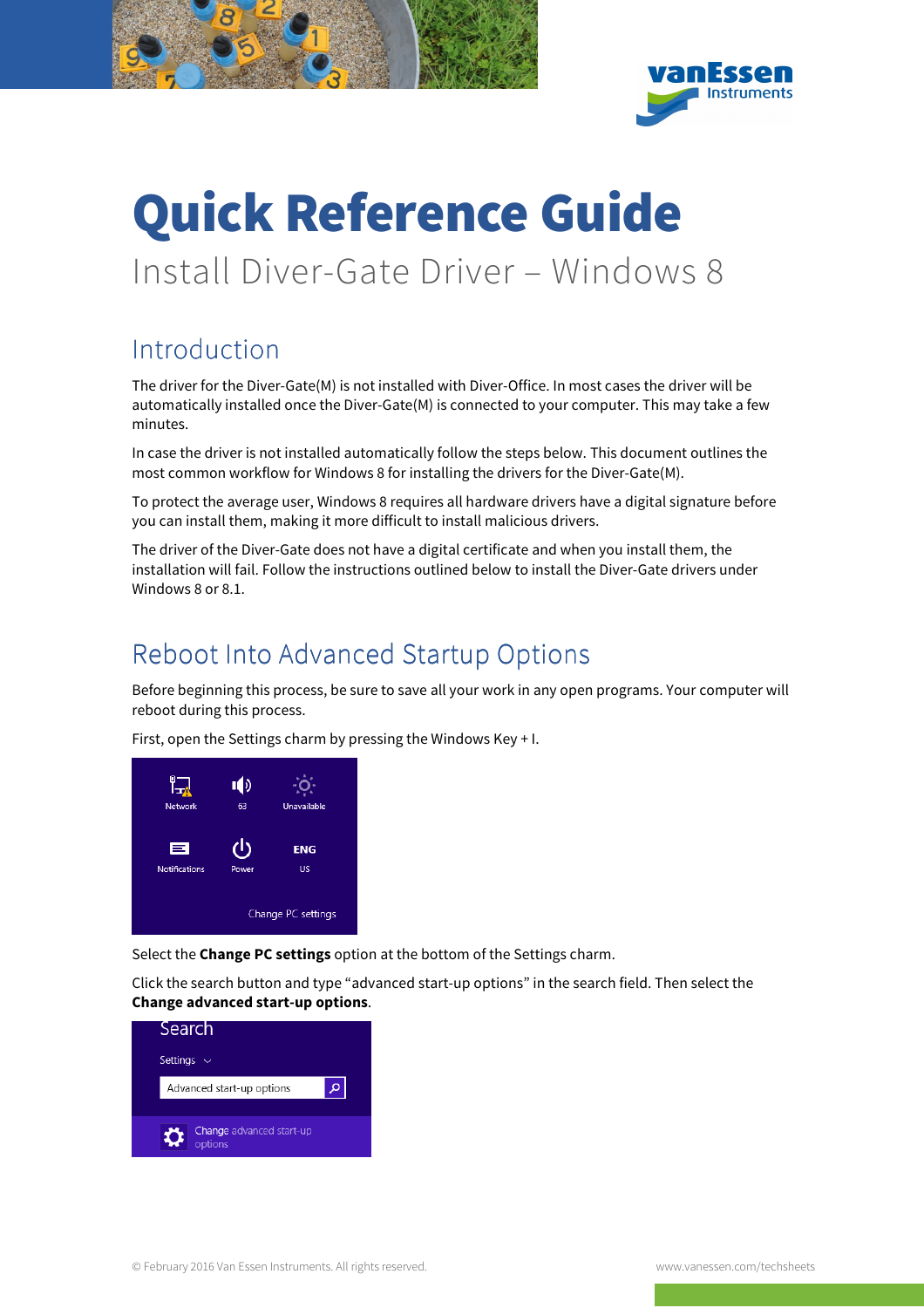



#### From the **Advanced Start-up** section, click the **Restart Now** button.

#### Advanced start-up

Start up from a device or disc (such as a USB drive or DVD), change Windows start-up settings or restore Windows from a system image. This will restart your PC.

Restart now

### Access Startup Settings

When the **Choose an option** screen appears, click or tap the **Troubleshoot** tile.



#### Next, click or tap the **Advanced options** tile.



Select the **Startup Settings** tile on the **Advanced options** screen.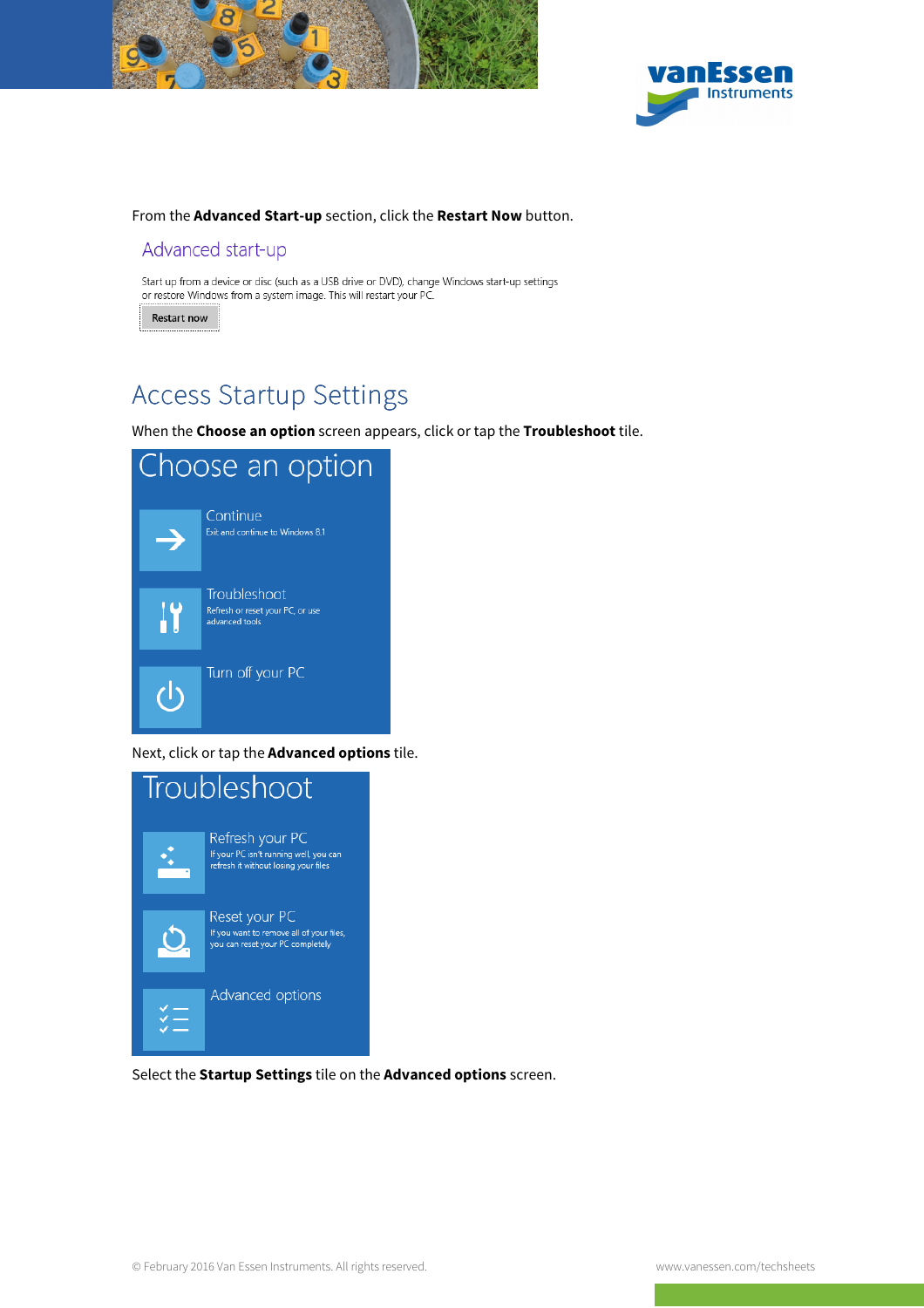





Click the **Restart** button on the **Start-up Settings** screen to reboot your computer again.



## Disable Driver Signature Enforcement

On the Startup Settings screen, tap the F7 or 7 key on your keyboard to select the **Disable driver signature enforcement** option.